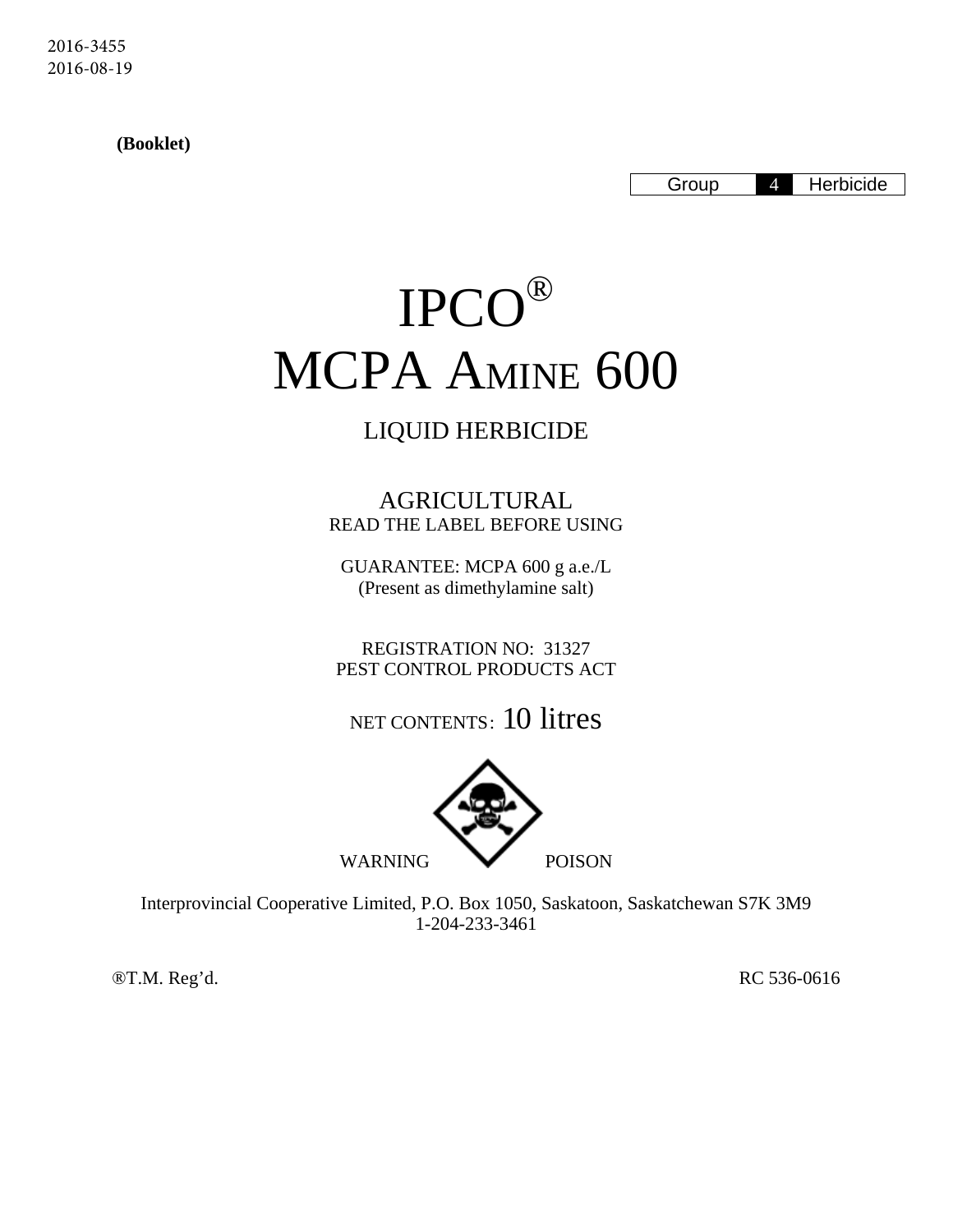# **LABEL INDEX IPCO MCPA Amine 600**

| Wheat, Barley, Rye, Oats      | <b>GO TO SECTION 1</b> | <b>Tank Mixes</b>         | <b>GO TO SECTION 8</b>  |
|-------------------------------|------------------------|---------------------------|-------------------------|
| Flax (Excluding Low Linolenic | <b>GO TO SECTION 2</b> | Mixing & Application      | <b>GO TO SECTION 9</b>  |
| <b>Acid Varieties)</b>        |                        | Instructions              |                         |
| Winter Wheat, Fall Rye        | <b>GO TO SECTION 3</b> | Precautions               | <b>GO TO SECTION 10</b> |
| Grass Pastures (Established)  | <b>GO TO SECTION 4</b> | First Aid                 | <b>GO TO SECTION 11</b> |
| Turf (Including Fairways and  | <b>GO TO SECTION 5</b> | Toxicological Information | <b>GO TO SECTION 12</b> |
| Lawns)                        |                        |                           |                         |
| Corn (Field and Sweet)        | GO TO SECTION 6        | Rinsing and Disposal      | <b>GO TO SECTION 13</b> |
| Peas (Field & Canning) Except | <b>GO TO SECTION 7</b> |                           |                         |
| Nova Scotia                   |                        |                           |                         |

#### **DIRECTIONS FOR USE:**

#### **SECTION 1**

| Crop:                                                                                  | WHEAT, BARLEY, RYE, OATS                                                                                                                                                                                                                                                                      |                        |
|----------------------------------------------------------------------------------------|-----------------------------------------------------------------------------------------------------------------------------------------------------------------------------------------------------------------------------------------------------------------------------------------------|------------------------|
| <b>Treatment Stage:</b>                                                                |                                                                                                                                                                                                                                                                                               |                        |
| Wheat, Barley, Spring Rye:                                                             | Ground or air application. Treat from 4th leaf stage to just before<br>the flag leaf (shot blade) stage.                                                                                                                                                                                      |                        |
| Oats:                                                                                  | Ground or air application. Oats may be treated from emergence.<br>Use lowest rate on oats treated in the 3-6 leaf stage.<br>NOTE: Do not treat cereals underseeded to legumes.                                                                                                                |                        |
| <b>Susceptible Weeds:</b>                                                              | Burdock, Cocklebur, Mustards (except Dog Mustard), Ragweed,<br>Flixweed*, Kochia, Lamb's-quarters, Russian Pigweed,<br>Shepherd's Purse, Stinkweed.<br>*Flixweed susceptible only at seedling stage. Use rates for<br>harder to kill weeds to kill Fall germinated flixweed in the<br>Spring. |                        |
| <b>Rates to Use on Susceptible Weeds:</b><br>Small seedlings, good growing conditions: | Weeds in bud, dry or cool conditions, heavy infestation:                                                                                                                                                                                                                                      | 583 mL/ha<br>917 mL/ha |

**Harder to Kill Weeds:** Annual Sow Thistle\*, Bluebur, Blue Lettuce\*, Canada Thistle\*, Peppergrass, Curled Dock, DogMustard, Goosefoot, Hempnettle (Suppression Only), Redroot Pigweed, Russian Thistle\*, Perennial Sow Thistle\*, Leafy Spurge\*. *\*Top growth control only.*

| <b>Rates to use on Harder to Kill Weeds:</b>              |           |
|-----------------------------------------------------------|-----------|
| Small seedlings, good growing conditions:                 | 1.04 L/ha |
| Weeds in bud, dry or cool conditions, heavy infestations: | 1.46 L/ha |
| NOTE: Rates above 917 mL/ha may cause crop injury.        |           |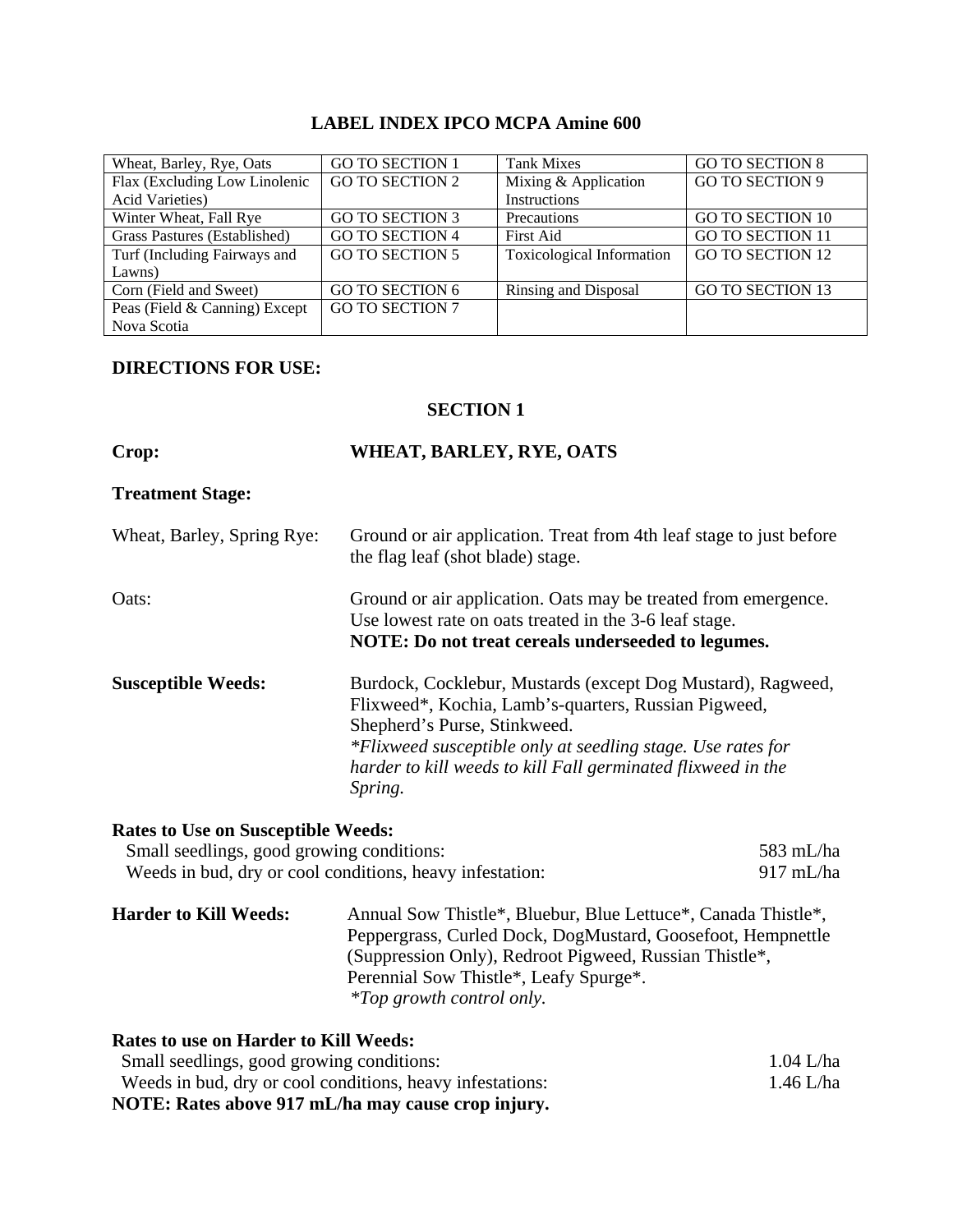Do not apply more than once per year.

#### **GO TO SECTION 9**

#### **SECTION 2**

| Crop:                   | FLAX (LINSEED) (Excluding low-linolenic acid varieties)                                                                                                                                                                                                                                    |  |
|-------------------------|--------------------------------------------------------------------------------------------------------------------------------------------------------------------------------------------------------------------------------------------------------------------------------------------|--|
| <b>Treatment Stage:</b> | Ground or air application. Treat after plants reach 5 cm in height<br>and before budding.                                                                                                                                                                                                  |  |
| Susceptible Weeds:      | Burdock, Cocklebur, Mustards (except Dog Mustard), Ragweed,<br>Flixweed*, Kochia, Lamb's-quarters, Russian Pigweed,<br>Shepherd's Purse, Stinkweed.<br>*Flixweed susceptible only at seedling stage. Use rates for<br>harder to kill weeds to kill fall germinated flixweed in the spring. |  |

#### **Rates to Use on Susceptible Weeds:**

| Small seedlings, good growing conditions:         | 583 mL/ha |
|---------------------------------------------------|-----------|
| Weeds in bud, adverse weather, heavy infestation: | 917 mL/ha |

# **NOTE: Rates above 708 mL/ha may cause injury.**

Do not apply more than once per year.

**GO TO SECTION 9** 

# **SECTION 3**

| Crop:                     | WINTER WHEAT, FALL RYE                                                                                                                                                                                                                                                                     |  |  |
|---------------------------|--------------------------------------------------------------------------------------------------------------------------------------------------------------------------------------------------------------------------------------------------------------------------------------------|--|--|
| <b>Treatment Stage:</b>   | Ground or air application. Treat in Spring from time crop<br>commences growth to flag leaf stage.<br><b>NOTE:</b> 1. Do not treat crops underseeded to legumes.<br>2. Doses above 417 mL/ha applied between the 3rd and<br>6th leaf may cause injury.                                      |  |  |
| <b>Susceptible Weeds:</b> | Burdock, Cocklebur, Mustards (except Dog Mustard), Ragweed,<br>Flixweed*, Kochia, Lamb's-quarters, Russian Pigweed,<br>Shepherd's Purse, Stinkweed.<br>*Flixweed susceptible only at seedling stage. Use rates for<br>harder to kill weeds to kill fall germinated flixweed in the spring. |  |  |

# **Rates to Use on Susceptible Weeds:**

Susceptible weeds, good growing conditions: 458 mL/ha Weeds in bud, adverse conditions, heavy infestations: 917 mL/ha

Do not apply more than once per year.

#### **GO TO SECTION 9**

# **SECTION 4**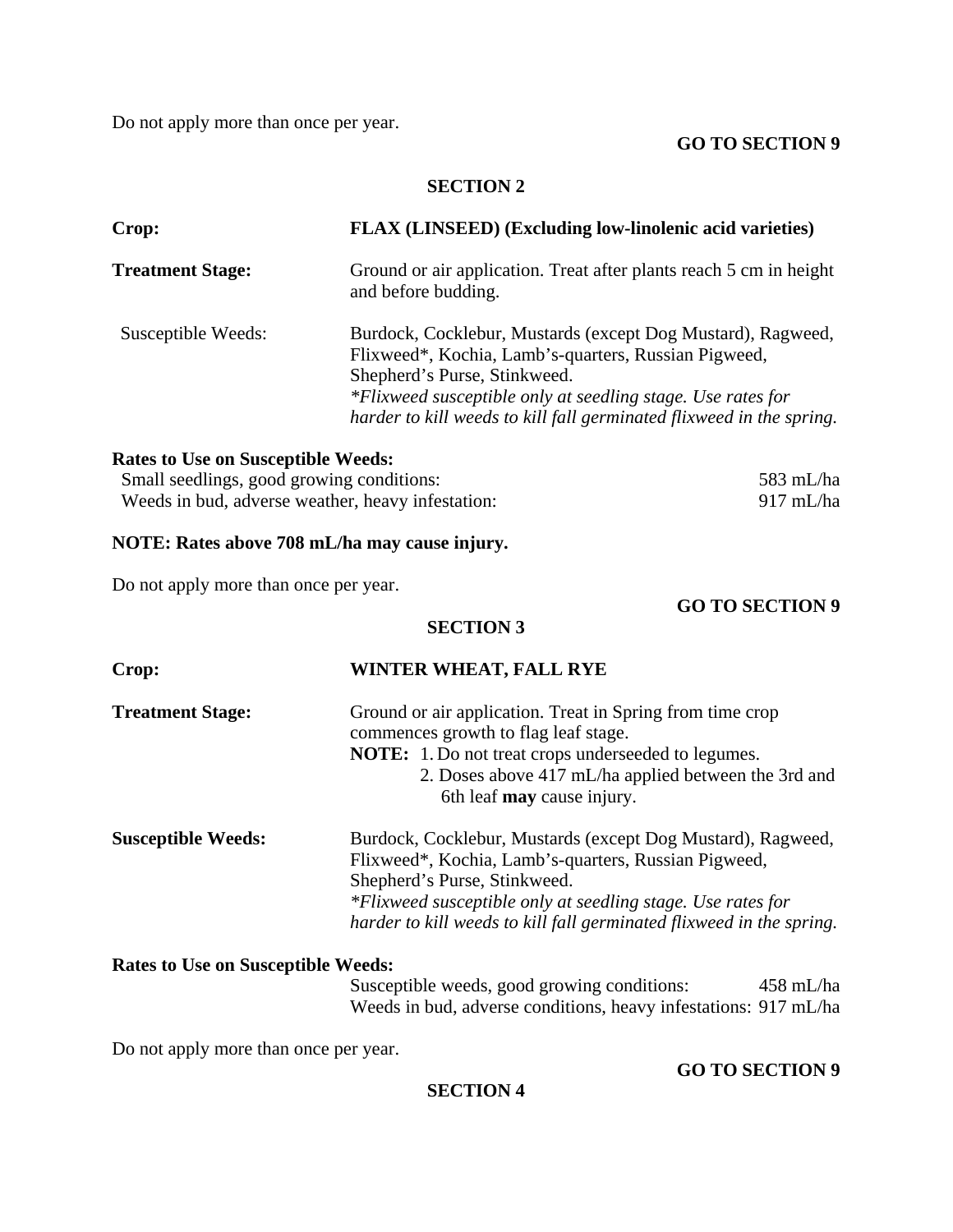| Crop:                                     | <b>GRASS PASTURES (Established)</b>                                                                                                                                                                                             |  |
|-------------------------------------------|---------------------------------------------------------------------------------------------------------------------------------------------------------------------------------------------------------------------------------|--|
| <b>Treatment Stage:</b>                   | Ground or air application. Treat in Spring or Fall (good growing)<br>conditions) for best results.                                                                                                                              |  |
| <b>Susceptible Weeds:</b>                 | Bluebur, Cocklebur, Plaintain, Creeping Buttercup, Flixweed,<br>Kochia, Horsetail, Lamb's-quarters, Mustards, Prickly Lettuce,<br>Ragweed, Russian Pigweed, Shepherd's Purse, Stinkweed, Wild<br>Radish.                        |  |
| <b>Rates to Use on Susceptible Weeds:</b> | $1.67$ L/ha                                                                                                                                                                                                                     |  |
| <b>Harder to Kill Weeds:</b>              | Blue Lettuce*, Canada Thistle*, Curled Dock, Dandelions, Dog<br>Mustard, Goatsbeard, Goosefoot, Hempnettle (Suppression),<br>Leafy Spurge, Peppergrass, Redroot Pigweed, Sow Thistle*,<br>Tumbleweed.<br><i>*Top Kill Only.</i> |  |

**Rates to use on Harder to Kill Weeds:** 2.92 L/ha

Do not apply more than twice per season, with a minimum retreatment interval of 90 days.

# **GO TO SECTION 9**

# **SECTION 5**

| Crop:                        | TURF (INCLUDING FAIRWAYS AND LAWNS)                                                                                                                                                                                                                                                                                        |  |
|------------------------------|----------------------------------------------------------------------------------------------------------------------------------------------------------------------------------------------------------------------------------------------------------------------------------------------------------------------------|--|
| <b>Treatment Stage:</b>      | Lawns: DO NOT APPLY BY AIR. Do not apply more than two<br>broadcast applications per season. This does not include spot<br>treatments. Apply when weeds are young and growing fast for<br>best results.                                                                                                                    |  |
| <b>Susceptible Weeds:</b>    | MCPA Amine 600 Alone <sup>†</sup>                                                                                                                                                                                                                                                                                          |  |
|                              | Cocklebur, Common Plaintain, Creeping Buttercup, Flixweed,<br>Kochia, Field Horsetail, Lamb's-quarters, Mustards, Prickly<br>Lettuce, Ragweed, Russian Pigweed, Shepherd's Purse,<br>Stinkweed, Wild Radish. Dandelions                                                                                                    |  |
| <b>Harder to Kill Weeds:</b> | Blue Lettuce*, Canada Thistle*, Curled Dock, , Dog Mustard,<br>Goatsbeard*, Goosefoot, Hempnettle*, Leafy Spurge*,<br>Peppergrass, Redroot Pigweed, Perennial Sow Thistle*,<br>Tumbleweed*. Bluebur<br><sup>†</sup> See tank mixtures in Section 8 for additional weed control<br>options in turf<br><i>*Top Kill Only</i> |  |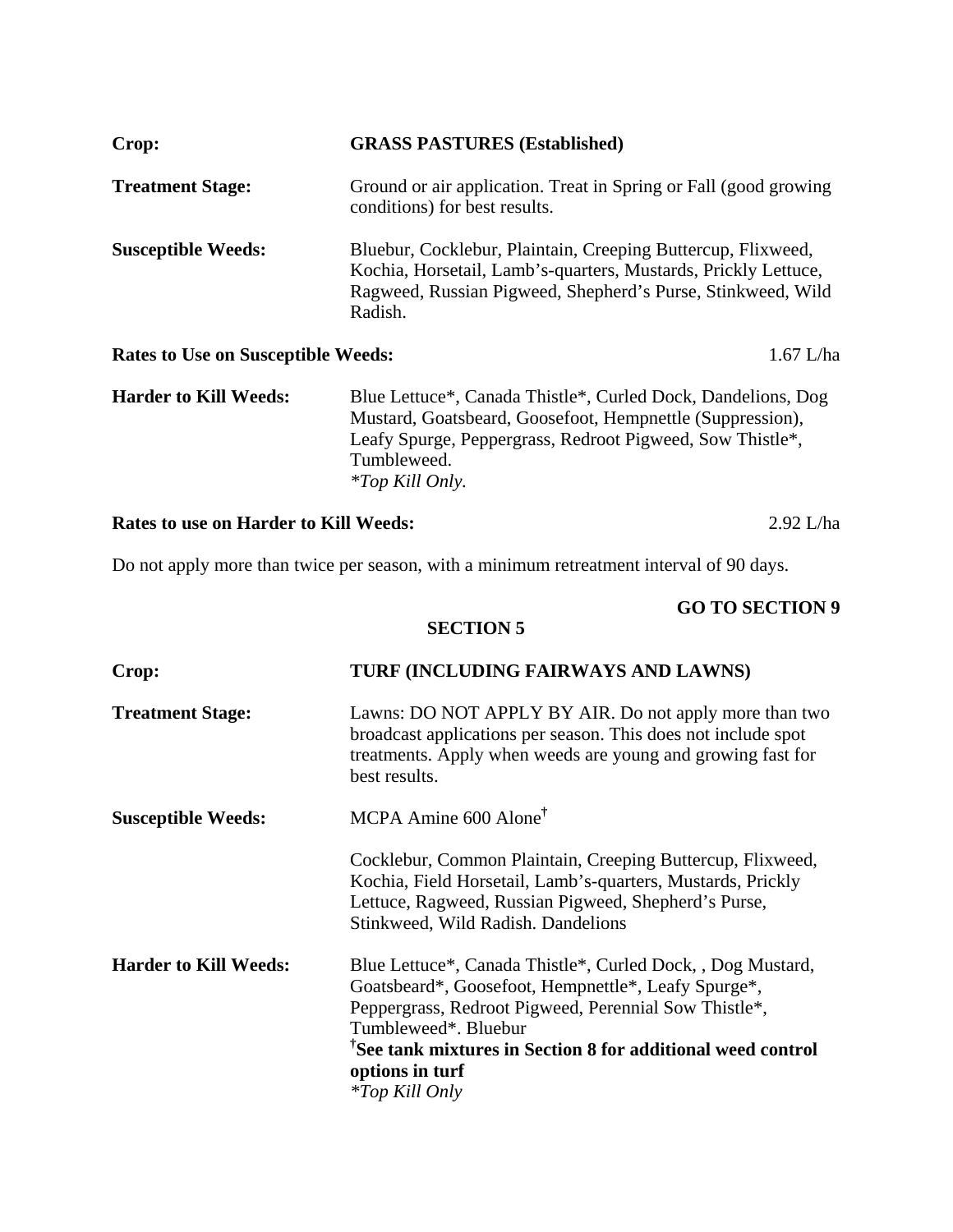#### **Rates to Use (in 300 L of water/ha):**

Small seedlings, good growing conditions: 833 mL/ha<br>
Larger weeds, adverse conditions, heavy infestation: 2.08 L/ha Larger weeds, adverse conditions, heavy infestation:

For smaller areas, 20.83 mL in 10 L of water treats 100 m<sup>2</sup>

# **GO TO SECTION 9**

#### **SECTION 6**

| Crop:                                                | <b>CORN</b> (Field and Sweet)                                                                            |                     |
|------------------------------------------------------|----------------------------------------------------------------------------------------------------------|---------------------|
| <b>Treatment Stage:</b>                              | Ground Application ONLY. Treat before corn is 15 cm high.                                                |                     |
| <b>Susceptible Weeds:</b>                            | Controls Atrazine resistant and other susceptible broadleaf<br>weeds. (See Section 1 for list of weeds.) |                     |
| <b>Rates to Use:</b>                                 |                                                                                                          |                     |
| Small seedlings, good growing conditions:            |                                                                                                          | $625 \text{ mL/ha}$ |
| Larger weeds, adverse conditions, heavy infestation: |                                                                                                          | $1.04$ L/ha         |

Do not apply more than once per year.

For hand harvesting of corn (field and sweet), re-entry is not permitted until 15 days after application. As such, a preharvest interval (PHI) of 15 days after application is required.

# **GO TO SECTION 9**

#### **SECTION 7**

| Crop:                                   | PEAS, FIELD AND CANNING (Except Nova Scotia). Do not<br>combine with Malathion.                                                |                    |
|-----------------------------------------|--------------------------------------------------------------------------------------------------------------------------------|--------------------|
| <b>Treatment Stage:</b>                 | Spray when vine length is 10-20 cm. DO NOT APPLY BY<br>AIR.                                                                    |                    |
| <b>Susceptible Weeds:</b>               | Mustards (except Dog Mustard), Ragweed, Flixweed, Kochia,<br>Lamb's-quarters, Russian Pigweed, Shepherd's Purse,<br>Stinkweed. |                    |
| <b>Rates to Use:</b>                    |                                                                                                                                |                    |
| Small seedlings and growing conditions: |                                                                                                                                | $275 \text{ mL/h}$ |

Small seedlings, good growing conditions: 275 mL/ha Larger weeds, adverse conditions, heavy infestations: 458 mL/ha

#### **GO TO SECTION 9**

#### **SECTION 8**

# **Tank Mixes with IPCO MCPA Amine 600**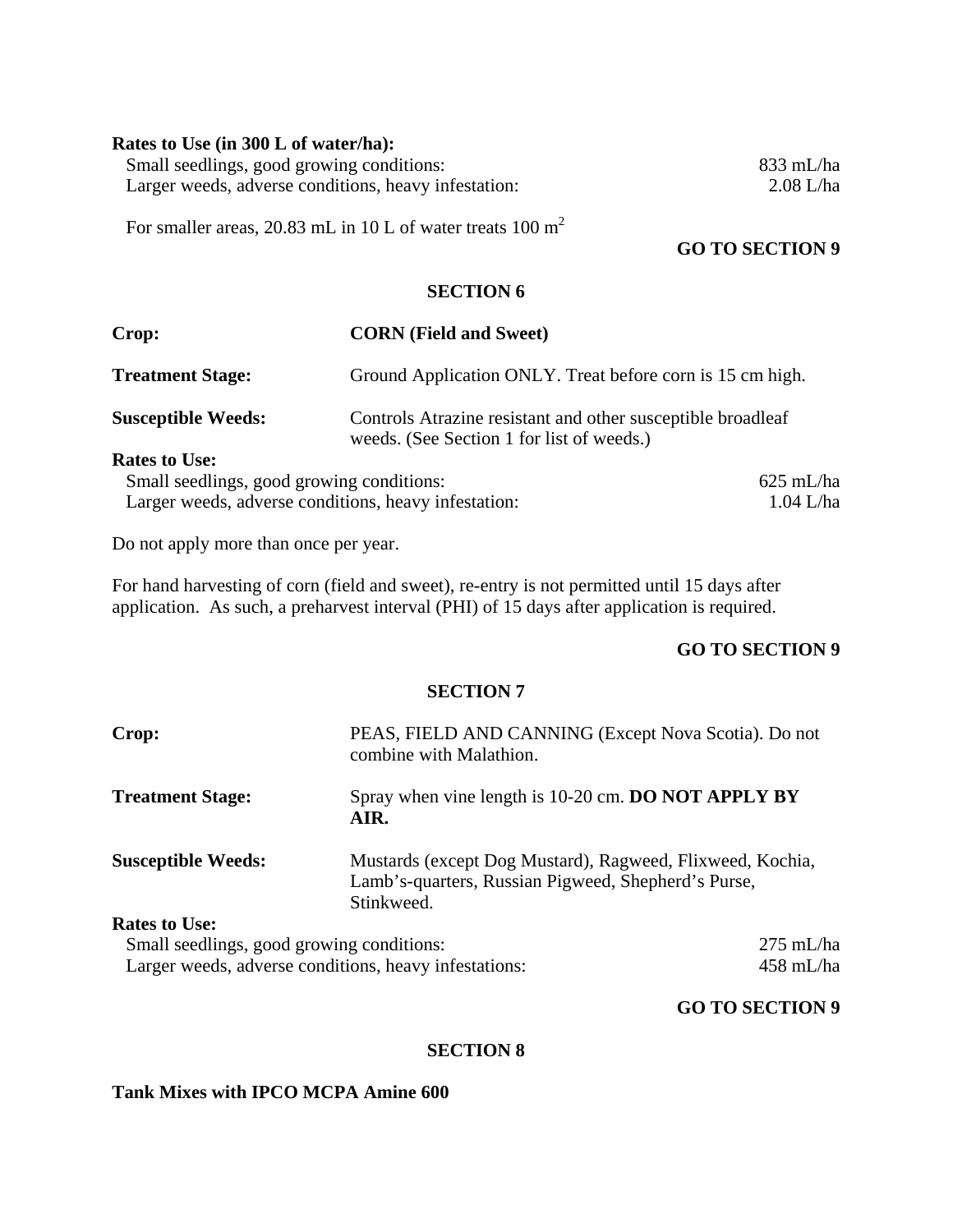Use tank mixes only when they are registered and recommended. Read and follow all label directions on both products used in a tank mix. Ensure all components of tank-mix are registered for aerial application.

| 1. TANK MIX               | <b>IPCO MCPA Amine 600 + Banvel® II Herbicide</b>                                                                                   |                                                                  |
|---------------------------|-------------------------------------------------------------------------------------------------------------------------------------|------------------------------------------------------------------|
| Crop:                     | <b>WHEAT, BARLEY</b>                                                                                                                |                                                                  |
| <b>Treatment Stage:</b>   | See MCPA and Banvel II Herbicide labels.                                                                                            |                                                                  |
| <b>Susceptible Weeds:</b> | Weeds susceptible to MCPA plus Canada and Sow Thistle, Wild<br>Buckwheat, Green Smartweed, Cow Cockle, Hempnettle,<br>Lady's-thumb. |                                                                  |
| <b>Rates to Use:</b>      | Wheat: IPCO MCPA Amine 600<br>+ Banvel II Herbicide<br>Barley: IPCO MCPA Amine 600<br>+ Banvel II Herbicide                         | $625$ mL/ha<br>$+290$ mL/ha<br>708 mL/ha<br>$+230$ mL/ha         |
| 2. TANK MIX               | IN WESTERN CANADA ONLY<br><b>IPCO MCPA Amine <math>600 +</math> Sencor® 500</b>                                                     | <b>GO TO SECTION 9</b>                                           |
| Crop:                     | SPRING BARLEY, SPRING WHEAT                                                                                                         |                                                                  |
| <b>Treatment Stage:</b>   | After weeds emerge and crop is in the 3-5 leaf stage.                                                                               |                                                                  |
| <b>Susceptible Weeds:</b> | MCPA susceptible weeds plus, Hempnettle, Chickweed,<br>Volunteer Rapeseed, Tartary Buckwheat.                                       |                                                                  |
| <b>Rates to Use:</b>      | Barley: IPCO MCPA Amine 600<br>$+$ Sencor 500<br>Wheat: IPCO MCPA Amine 600<br>$+$ Sencor 500                                       | $833$ mL/ha<br>$+275-500$ mL/ha<br>833 mL/ha<br>$+275-425$ mL/ha |

# **GO TO SECTION 9**

**3. TANK MIX A IPCO MCPA Amine 600 + Mecoprop-P (150 g/L active) Crop: TURF (INCLUDING FAIRWAYS AND LAWNS)**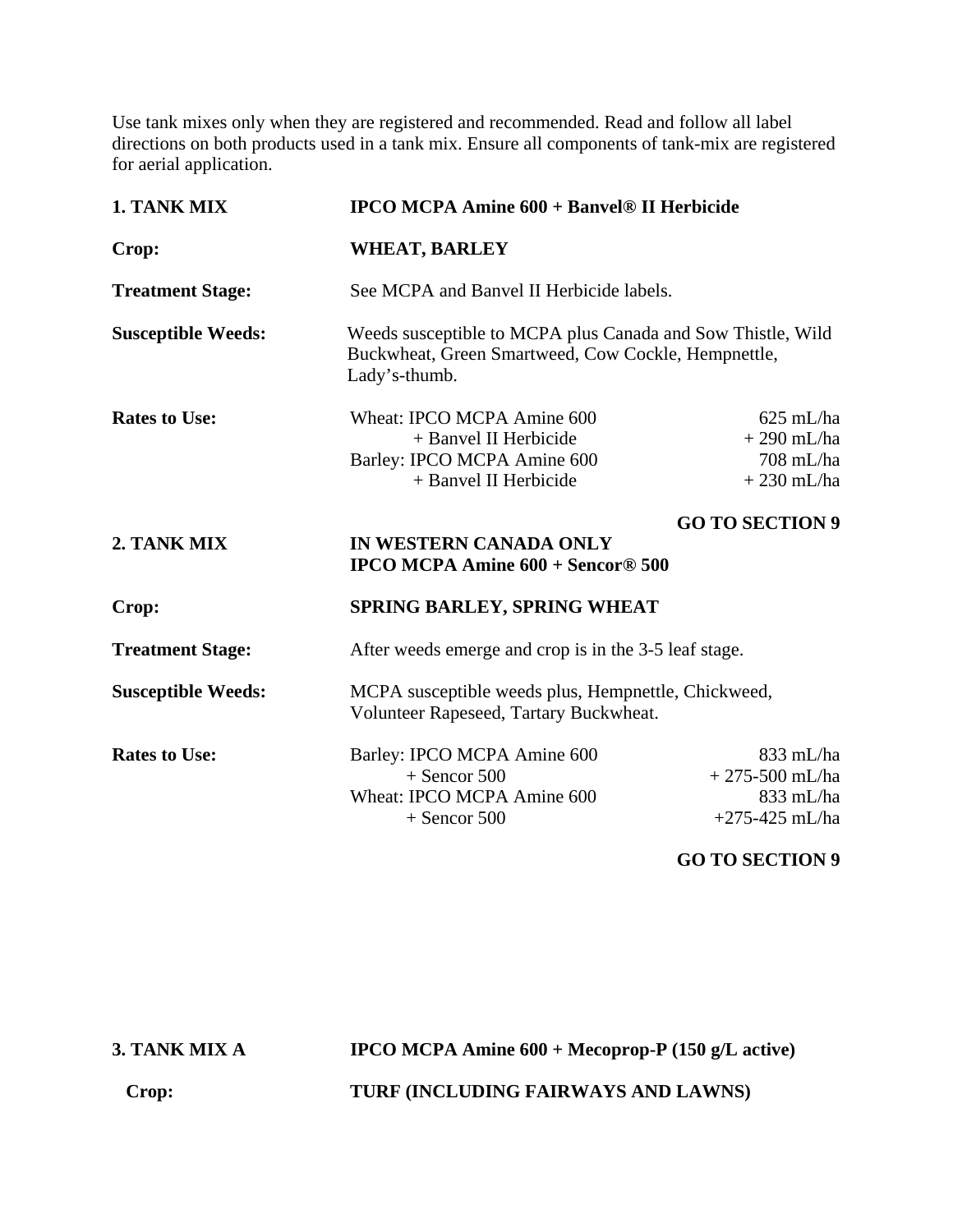| <b>Treatment Stage:</b>                     | Apply when weeds are young and growing fast for best results.                                                                                                                                                                                                                                                                                                 |                                              |  |
|---------------------------------------------|---------------------------------------------------------------------------------------------------------------------------------------------------------------------------------------------------------------------------------------------------------------------------------------------------------------------------------------------------------------|----------------------------------------------|--|
| <b>Susceptible Weeds:</b>                   | MCPA susceptible weeds plus, Common chickweed (Stellaria<br>media), Mouse-ear chickweed (Cerastium vulgatum), Plantain<br>(Plantago sp.), Clover (Trifolium spp.)                                                                                                                                                                                             |                                              |  |
|                                             | <b>Moderately Susceptible Weeds:</b> Buttercup (Ranunculus spp.). Spray before flowering.<br>Creeping charlie (Glechoma hederacea). In early June or<br>September.<br>Black medick (Medicago lupulina). When young and growing<br>fast.<br>Dandelion.                                                                                                         |                                              |  |
| <b>Rates to Use:</b>                        | For control of mix weed populations in seedling grasses:                                                                                                                                                                                                                                                                                                      |                                              |  |
| (in 300 L water/ha)                         | <b>IPCO MCPA Amine 600</b><br>+ Mecoprop-P $(150 \text{ g/L active})$                                                                                                                                                                                                                                                                                         | $833$ mL $- 2.08$ L/ha<br>$+ 5.5$ L/ha       |  |
|                                             | For control of mixed weed populations in established turf:                                                                                                                                                                                                                                                                                                    |                                              |  |
|                                             | <b>IPCO MCPA Amine 600</b><br>+ Mecoprop-P $(150 \text{ g/L active})$                                                                                                                                                                                                                                                                                         | $833$ mL $- 2.08$ L/ha<br>$+$ up to 8.5 L/ha |  |
|                                             |                                                                                                                                                                                                                                                                                                                                                               | <b>GO TO SECTION 9</b>                       |  |
| <b>TANK MIX B</b>                           | <b>IPCO MCPA Amine 600 + Mecoprop-P (150 g/L active) +</b><br>Dicamba (480 g/L active)                                                                                                                                                                                                                                                                        |                                              |  |
| Crop:                                       | TURF (INCLUDING FAIRWAYS AND LAWNS)                                                                                                                                                                                                                                                                                                                           |                                              |  |
| <b>Treatment Stage:</b>                     | Applications under hot/dry conditions may result in yellowing of<br>turf. Apply when weeds are young and actively growing. Works<br>slower than 2,4-D mixtures and it may take 3 weeks for the<br>weeds to be controlled. Mixtures containing dicamba should not<br>be used on bentgrass.                                                                     |                                              |  |
| <b>Susceptible Weeds:</b>                   | Black Medick, Buttercups, Chickweed (Common & Mouse-ear),<br>Clovers, Creeping Charlie (Ground Ivy), Curled Dock,<br>Dandelions, Field and Hedge bindweed, Heal-all, Horsetail, Knot<br>Weed, Lamb's Quarters, Mustard, Pigweed, Plantains, Purslane,<br>Ragweed, Shepherd's Purse, Stickwort, Smartweeds, Wild<br>Carrot and many other common weeds in turf |                                              |  |
| <b>Rates to Use:</b><br>(in 300 L water/ha) | For control of mixed weed populations:<br><b>IPCO MCPA Amine 600</b><br>+ Mecoprop-P $(150 \text{ g/L active})$                                                                                                                                                                                                                                               | $833$ mL $- 2.08$ L<br>$+3.7 L$              |  |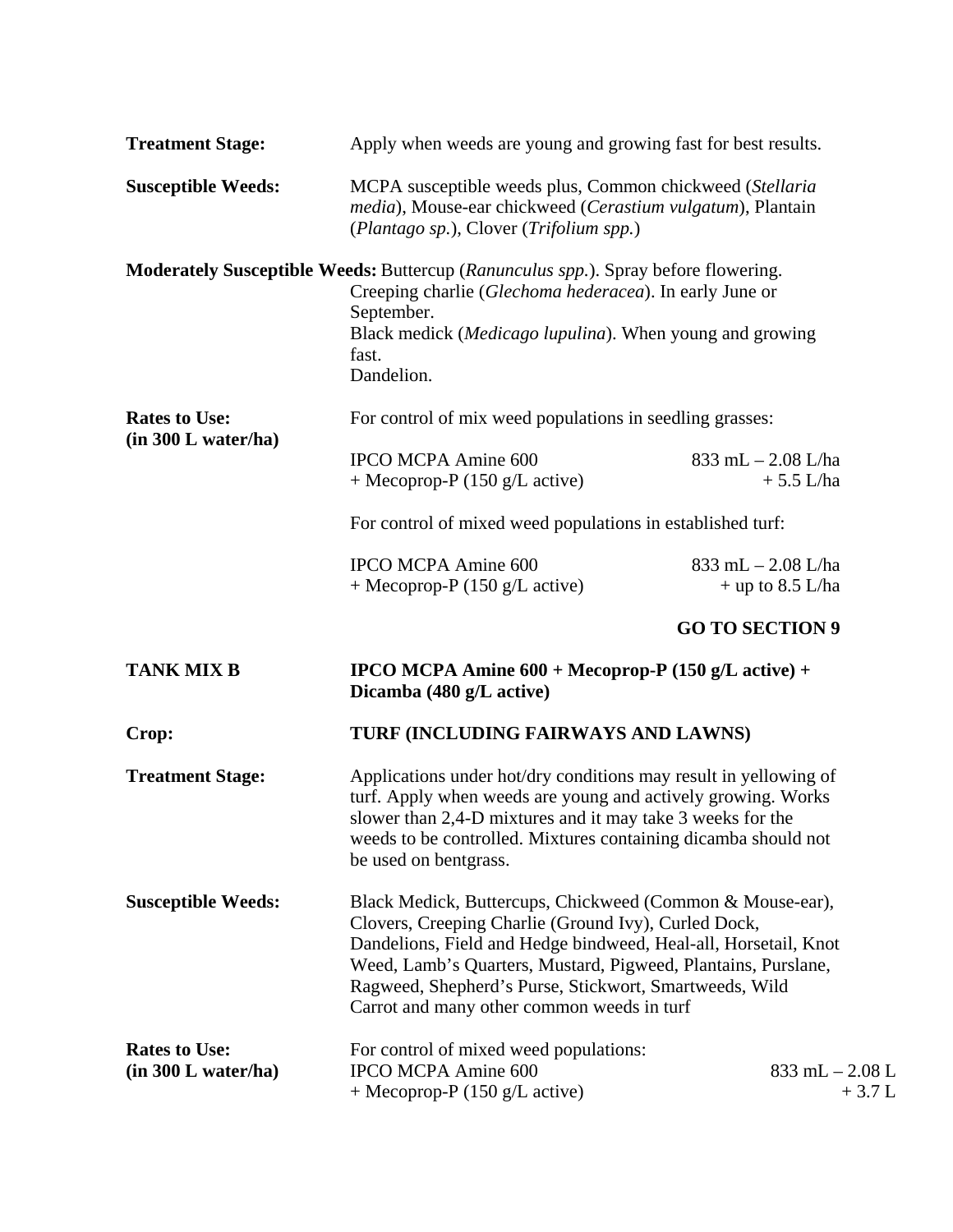| + Dicamba (480 g/L active) |  |  |  |  |
|----------------------------|--|--|--|--|
|----------------------------|--|--|--|--|

Consult the labels of the tank-mix partners and observe regions of use specified on the most restrictive labels, and the largest (most restrictive) buffer zone of the products involved in the tank mixture.

- Fertilizer Mixes: IPCO MCPA Amine 600 or MCPA + Mecoprop-P or MCPA + Mecoprop- $P + Dicamba$  may be mixed with liquid fertilizer or dry fertilizer.
- **Re-Entry Interval:** Do not allow people (other than applicator) or pets on treatment area during application. Do not enter treated areas until spray has thoroughly dried.

# **GO TO SECTION 9**

#### **SECTION 9**

# **MIXING AND APPLICATION INSTRUCTIONS**

- 1. Fill tank 1/2 full with water. Start agitation.
- 2. Add IPCO MCPA Amine 600. For tank mixes, add MCPA first, then the second herbicide.
- 3. Complete filling of tank with water.
- 4. Use 100-240 litres of water per hectare for application by ground equipment unless otherwise specified.
- 5. Do not exceed 275 kPa pressure for ground application.

**Field Sprayer Application:** DO NOT apply during periods of dead calm. Avoid application of this product when winds are gusty. DO NOT apply with spray droplets smaller than the American Society of Agricultural Engineers (ASAE) coarse classification. Boom height must be 60 cm or less above the crop or ground.

**Aerial Application:** DO NOT apply during periods of dead calm. Avoid application of this product when winds are gusty. DO NOT apply when wind speed is greater than 16 km/h at flying height at the site of application. DO NOT apply with spray droplets smaller than the American Society of Agricultural Engineers (ASAE) coarse classification. To reduce drift caused by turbulent wingtip vortices, the nozzle distribution along the spray boom length MUST NOT exceed 65% of the wing- or rotorspan.

#### **Buffer Zones to Protect Sensitive Habitat**

Use of the following spray methods or equipment DO NOT require a buffer zone: hand-held or backpack sprayer and spot treatment.

The buffer zones specified in the table below are required between the point of direct application and the closest downwind edge of sensitive terrestrial habitats (such as grasslands, forested areas, shelter belts, woodlots, hedgerows, riparian areas and shrublands), sensitive freshwater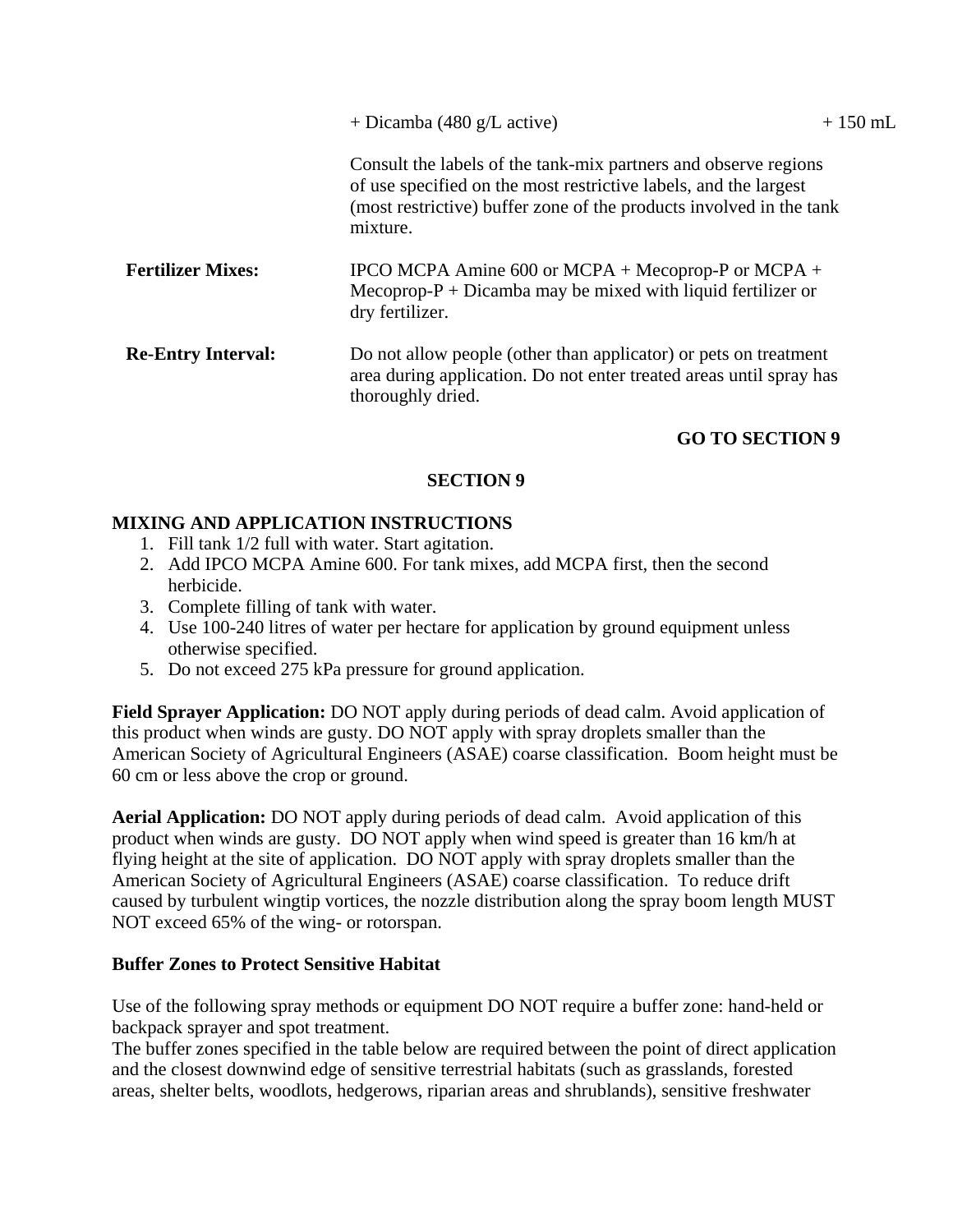habitats (such as lakes, rivers, sloughs, ponds, prairie potholes, creeks, marshes, streams, reservoirs and wetlands), and estuarine/marine habitats.

| Method of         | Crop                                                                                                   |                | Buffer Zones (metres) Required for the Protection of: |                    |                            |                |             |
|-------------------|--------------------------------------------------------------------------------------------------------|----------------|-------------------------------------------------------|--------------------|----------------------------|----------------|-------------|
| Application       |                                                                                                        |                | Freshwater Habitat                                    |                    | Estuarine/Marine           |                | Terrestrial |
|                   |                                                                                                        |                | of Depths:                                            |                    | <b>Habitats of Depths:</b> |                | Habitat     |
|                   |                                                                                                        |                | Less                                                  | Greater            | Less                       | Greater        |             |
|                   |                                                                                                        |                | than 1 m                                              | than $1 \text{ m}$ | than 1 m                   | than 1 m       |             |
| Field<br>Sprayer* | Cereals, flax, grass<br>pastures (established),<br>corn (field and sweet),<br>peas (field and canning) |                |                                                       |                    |                            |                | 4           |
| Aerial            | Cereals, flax                                                                                          | Fixed<br>wing  |                                                       | $\Omega$           |                            | 0              | 60          |
|                   |                                                                                                        | Rotary<br>wing |                                                       | $\overline{0}$     |                            | $\overline{0}$ | 50          |
|                   | Grass<br>pastures<br>(established)                                                                     | Fixed<br>wing  | 5                                                     |                    |                            |                | 100         |
|                   |                                                                                                        | Rotary<br>wing | $\overline{4}$                                        |                    |                            |                | 80          |

When a tank mixture is used, consult the labels of the tank-mix partners and observe the largest (most restrictive) buffer zone of the products involved in the tank mixture.

\* For field sprayer application, buffer zones can be reduced with the use of drift reducing spray shields. When using a spray boom fitted with a full shield (shroud, curtain) that extends to the crop canopy, the labeled buffer zone can be reduced by 70%. When using a spray boom where individual nozzles are fitted with cone-shaped shields that are no more than 30 cm above the crop canopy, the labeled buffer zone can be reduced by 30%.

# **Maximum Applications**

| <b>Site</b>                       | <b>Maximum Rate</b><br>for a Single<br><b>Application</b><br>$(g$ a.e./ha) | <b>Cumulative</b><br><b>Maximum Rate</b><br>per Season<br>$(g$ a.e./ha) | <b>Maximum</b><br>Number of<br><b>Applications per</b><br>Year |
|-----------------------------------|----------------------------------------------------------------------------|-------------------------------------------------------------------------|----------------------------------------------------------------|
| Fine Turf (fairways/lawns)        | 1700                                                                       |                                                                         |                                                                |
| Grass Pastures (established)      | 1750                                                                       | 3500                                                                    |                                                                |
| Barley, Oats, Rye, Wheat and Flax | 875                                                                        | 875                                                                     |                                                                |
| Corn                              | 850                                                                        | 850                                                                     |                                                                |

## **Use Precautions for Aerial Application (to cereal crops, flax and established pastures):**

- 1. Aerial applicators must wear long pants and a long-sleeved shirt.
- 2. Mixers/loaders must wear long pants, a long-sleeved shirt and chemical-resistant gloves during mixing, loading, clean-up and repair activities.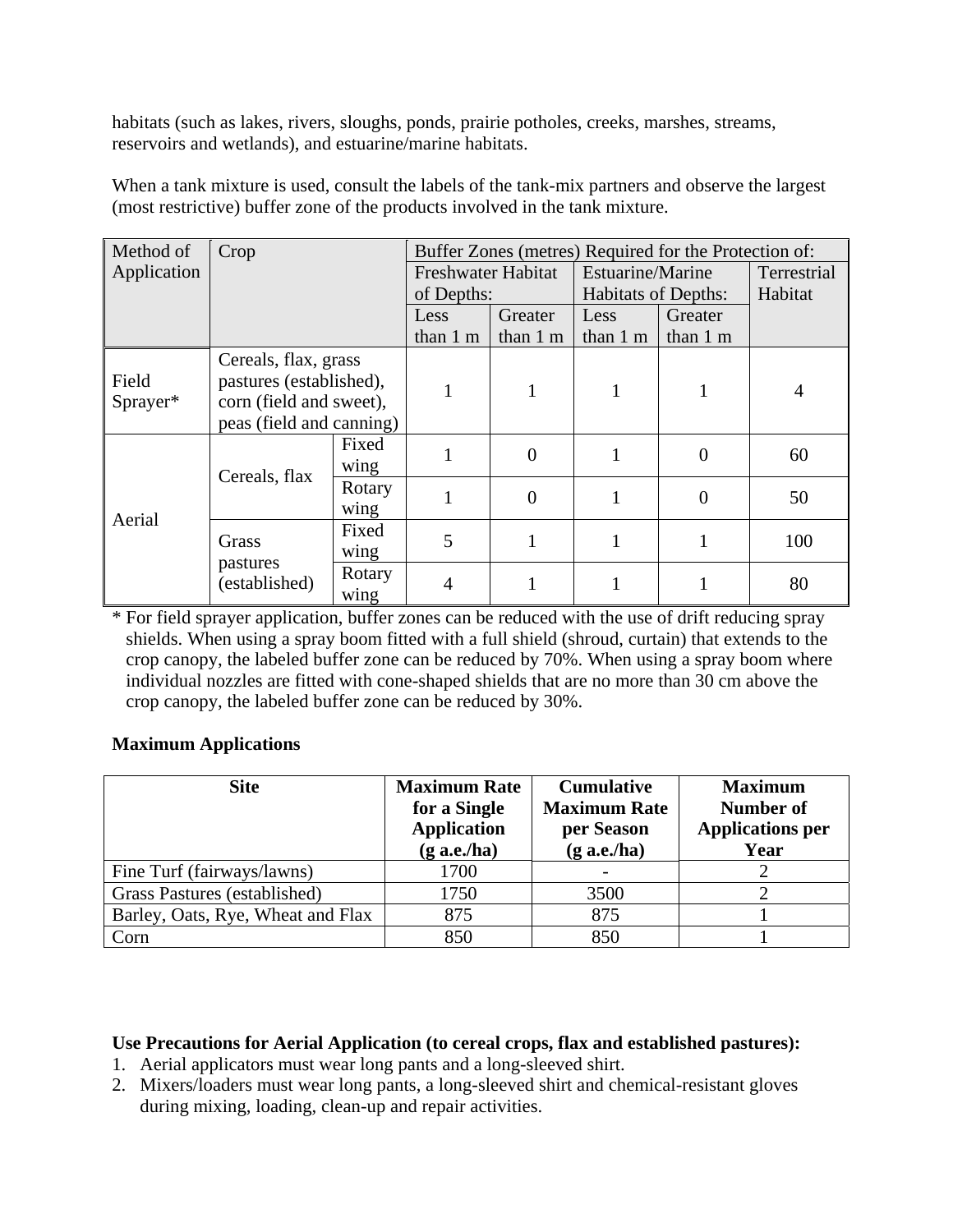- 3. Aircraft must use a closed cab.
- 4. Mixer/loader and applicator must be different individuals.
- 5. Use special care in aerial application where damage from drift can be greater.
- 6. Avoid direct applications to any body of water. Do not contaminate water through spray drift or by cleaning of equipment or disposal of wastes.
- 7. A minimum volume of 30 L per hectare of spray solution should be used. Use boom pressure of 235 kPa or less. Avoid placing nozzles where spray will enter wing tip vortices.
- 8. Do not apply this product directly to, or otherwise permit it to come into direct contact with desirable crops or other desirable broadleaf plants or non-target species and do not permit spray mists to drift onto them.
- 9. Coarse sprays are less likely to drift. Use only nozzles or nozzle configuration which minimize the production of fine spray drops. Do not angle nozzles forward into the airstream and do not increase spray volume by increasing nozzle pressure. When spraying avoid combinations of pressures and nozzle type that will result in fine particles (mist) which are more likely to drift. A spray thickening agent or drift retardant may be used with this product to aid in reducing spray drift.
- 10. Do not use human flaggers.
- 11. Avoid spray drift: Apply only when there is little or no hazard from spray drift. Small quantities of the spray, which may not be visible, may seriously injure susceptible crops and damage sensitive non-target habitat. A method must be used to detect air movement, lapse conditions, or temperature inversions (stable air) such as the use of balloons or a continuous smoke column at or near the spray site or a smoke generator on the spray equipment. If the smoke develops into layers or indicates a potential for hazardous spray drift, do not spray. Do not spray in winds exceeding 8 km per hour.
- 12. Buffer zones: Appropriate buffer zones should be established between treatment areas and aquatic systems and treatment areas and significant wildlife habitat.

# **GO TO SECTION 10**

#### **SECTION 10**

#### **PRECAUTIONS:**

- 1. KEEP OUT OF REACH OF CHILDREN.
- 2. Mixers, loaders, and applicators must wear a long-sleeved shirt, long pants, socks, shoes and chemical-resistant gloves. Aerial applicators and applicators using a closed cab are not required to wear chemical-resistant gloves.
- 3. Avoid contact with eyes, skin and clothing. May cause skin irritation. Do not breathe spray mist or vapors.
- 4. **Sensitive Plants** Vegetables, flowers, grapes, fruit trees and other desirable plants are sensitive to MCPA even in minute quantities. Care should be taken to avoid spraying these types of plants or allowing spray mist to drift onto these plants during both their growing and dormant periods. Coarse sprays are less likely to drift. At higher temperatures, vaporization may cause injury to susceptible plants growing nearby.
- 5. Do not spray when there is any danger of wind or on exceptionally hot days over  $27^{\circ}$ C.
- 6. Drift from spray may be reduced by using high volume sprays under low pressure, coarse sprays, and drop nozzles where possible. Use special care in aerial application where damage from drift can be greater.
- 7. Do not contaminate any body of water. Avoid contamination of foods.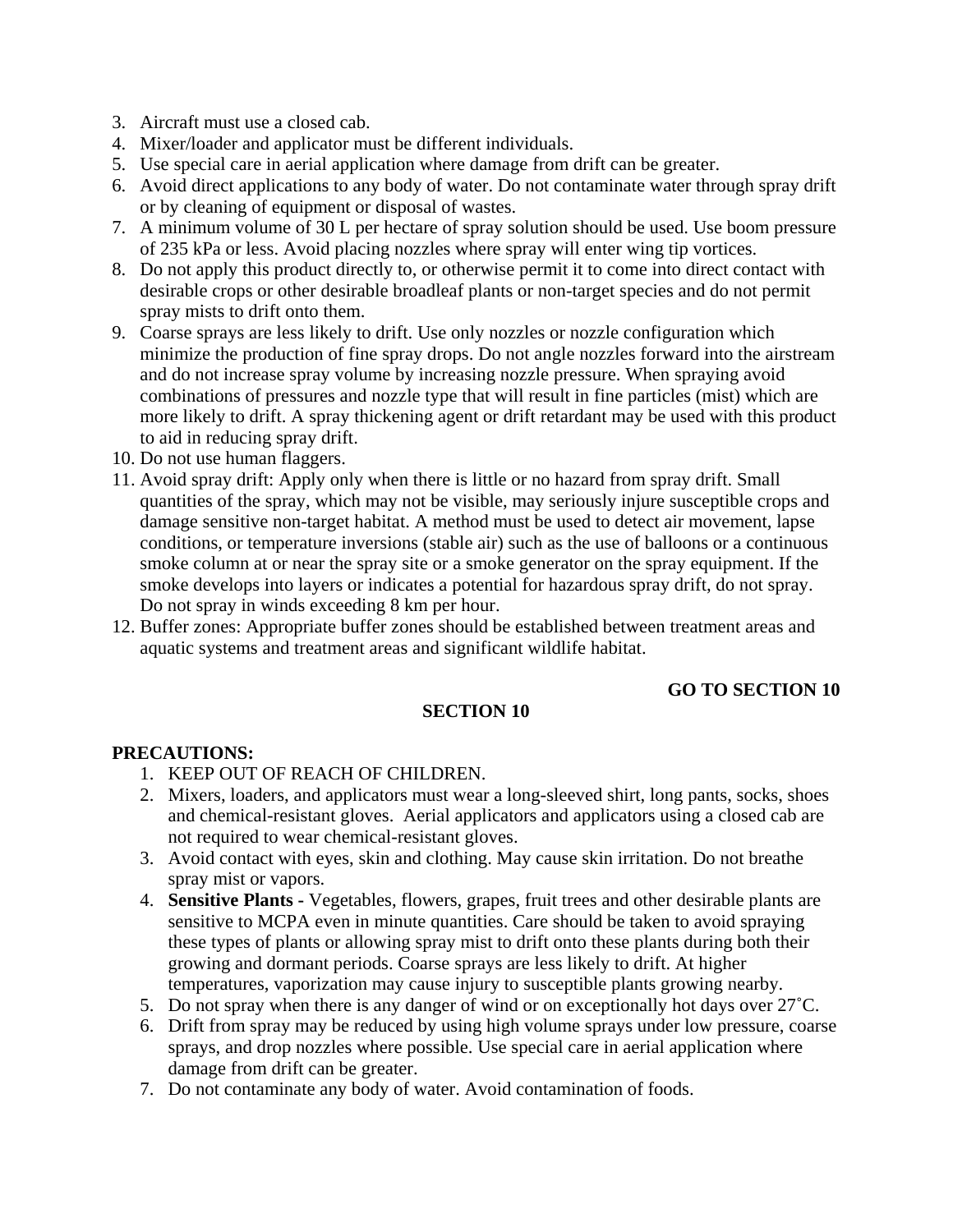- 8. Do not use in a greenhouse.
- 9. Keep in original container during storage.
- 10. Do not store near or in same room as seeds, feeds, fertilizers or pesticides used on crops sensitive to this product.
- 11. Clean spray equipment thoroughly after use and rinse with clean water. Do not use spray equipment to apply other pesticides to crops sensitive to this product. Do not re-use empty containers.
- 12. Do not enter treated areas within 12-hours after application for all agricultural scenarios, unless otherwise indicated.
- 13. Do not permit lactating dairy animals to graze fields within 7 days after application.
- 14. Do not harvest for forage or cut hay within 7 days after application.
- 15. Withdraw meat animals from treated fields at least 3 days before slaughter.
- 16. If this pest control product is to be used on a commodity that may be exported to the U.S. and you require information on acceptable residue levels in the U.S., visit CropLife Canada's web-site at www.croplife.ca.

#### **ENVIRONMENTAL HAZARDS:**

Toxic to aquatic organisms and non-target terrestrial plants. Observe buffer zones specified under DIRECTIONS FOR USE.

#### **Surface runoff**

To reduce runoff from treated areas into aquatic habitats, consider the characteristics and conditions of the site before treatment. Site characteristics and conditions that may lead to runoff include, but are not limited to, heavy rainfall, moderate to steep slope, bare soil, poorly draining soil (e.g. soils that are compacted, fine-textured, or low in organic matter such as clay).

Avoid applying this product when heavy rain is forecast.

Contamination of aquatic areas as a result of runoff may be reduced by including a vegetative strip (buffer zone) between the treated area and the edge of the water body.

#### **Leaching**

The use of this chemical may result in contamination of groundwater particularly in areas where soils are permeable (e.g. sand, loamy sand and sandy loam soils) and/or the depth to the water table is shallow.

#### **RESISTANCE MANAGEMENT RECOMMENDATIONS:**

For resistance management, IPCO MCPA Amine 600 is a Group 4 herbicide. Any weed population may contain or develop plants naturally resistant to IPCO MCPA Amine 600 and other Group 4 herbicides. The resistant biotypes may dominate the weed population if these herbicides are used repeatedly in the same field. Other resistance mechanisms that are not linked to site of action, but specific for individual chemicals, such as enhanced metabolism, may also exist. Appropriate resistance-management strategies should be followed. To delay herbicide resistance:

 Where possible, rotate the use of IPCO MCPA Amine 600 or other Group 4 herbicides within a growing season (sequence) or among growing seasons with different herbicide groups that control the same weeds in a field.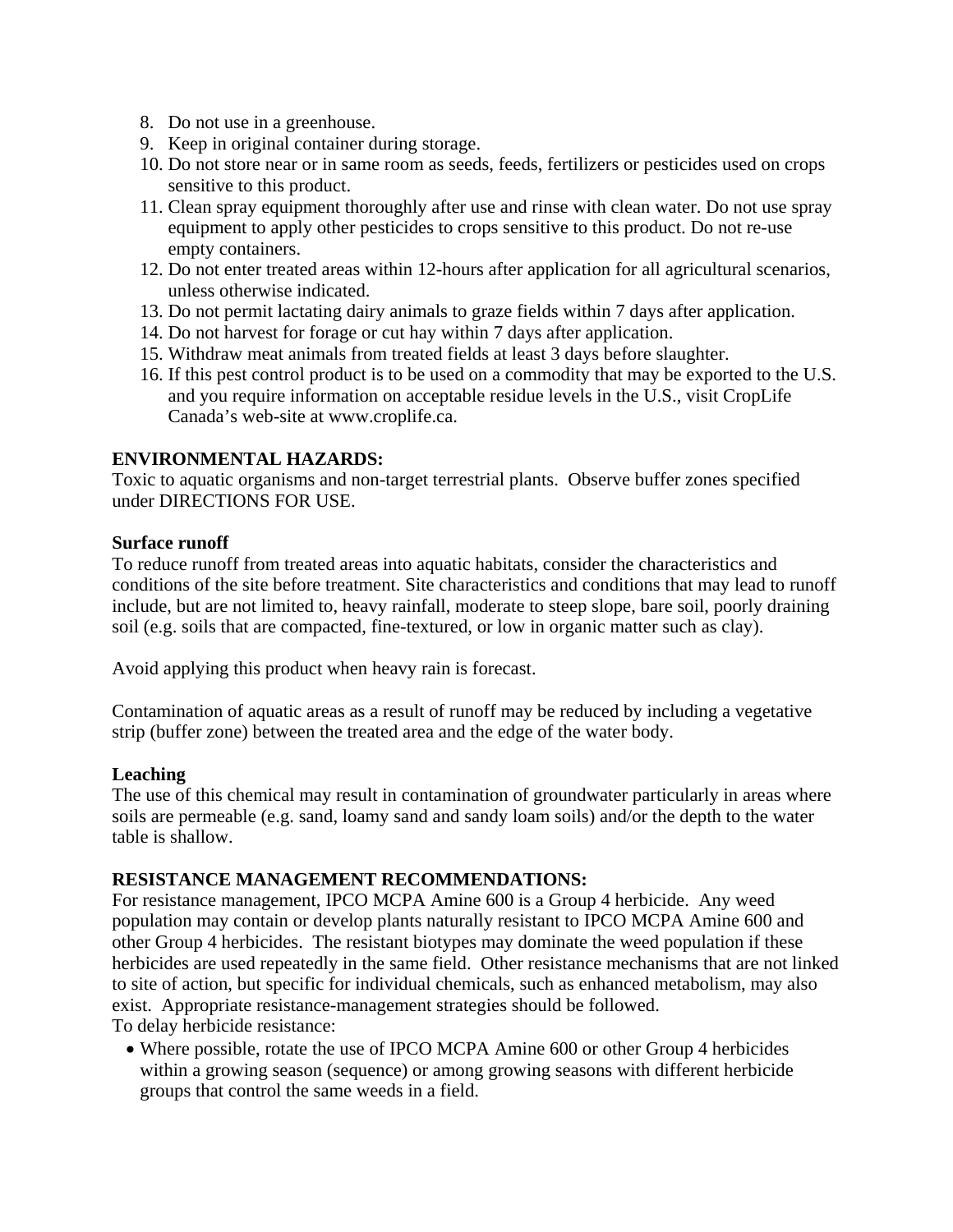- Use tank mixtures with herbicides from a different group when such use is permitted. To delay resistance, the less resistance-prone partner should control the target weed(s) as effectively as the more resistance-prone partner.
- Herbicide use should be based on an integrated weed management program that includes scouting, historical information related to herbicide use and crop rotation, and considers tillage (or other mechanical control methods), cultural (for example, higher crop seeding rates; precision fertilizer application method and timing to favour the crop and not the weeds), biological (weed-competitive crops or varieties) and other management practices.
- Monitor weed populations after herbicide application for signs of resistance development (for example, only one weed species on the herbicide label not controlled). If resistance is suspected, prevent weed seed production in the affected area if possible by an alternative herbicide from a different group. Prevent movement of resistant weed seeds to other fields by cleaning harvesting and tillage equipment when moving between fields, and planting clean seed.
- Have suspected resistant weed seeds tested by a qualified laboratory to confirm resistance and identify alternative herbicide options.
- Contact your local extension specialist or certified crop advisors for any additional pesticide resistance-management and/or integrated weed-management recommendations for specific crops and weed biotypes.
- For further information or to report suspected resistance, contact Interprovincial Cooperative Ltd. at 1-204-233-3461.

# **GO TO SECTION 11**

# **SECTION 11**

#### **FIRST AID:**

- 1. **If on skin or clothing**, take off contaminated clothing. Rinse skin immediately with plenty of water for 15-20 minutes. Call a poison control centre or doctor for treatment advice.
- 2. **If in eyes**, hold eye open and rinse slowly and gently with water for 15-20 minutes. Remove contact lenses, if present, after the first 5 minutes, then continue rinsing eye. Call a poison control centre or doctor for treatment advice.
- 3. **If swallowed**, call a poison control centre or doctor immediately for treatment advice. Have person sip a glass of water if able to swallow. Do not induce vomiting unless told to do so by a poison control centre or doctor. Do not give anything by mouth to an unconscious person.
- 4. **If inhaled**, move person to fresh air. If person is not breathing, call 911 or an ambulance, then give artificial respiration, preferably by mouth-to-mouth, if possible. Call a poison control centre or doctor for further treatment advice.
- 5. Take container, label or product name and Pest Control Product Registration Number with you when seeking medical attention.

# **GO TO SECTION 12**

### **SECTION 12**

# **TOXICOLOGICAL INFORMATION:**

High concentrations of MCPA may cause severe irritation to the eyes. Symptoms of overexposure to MCPA could include slurred speech, twitching, jerking and spasms, drooling,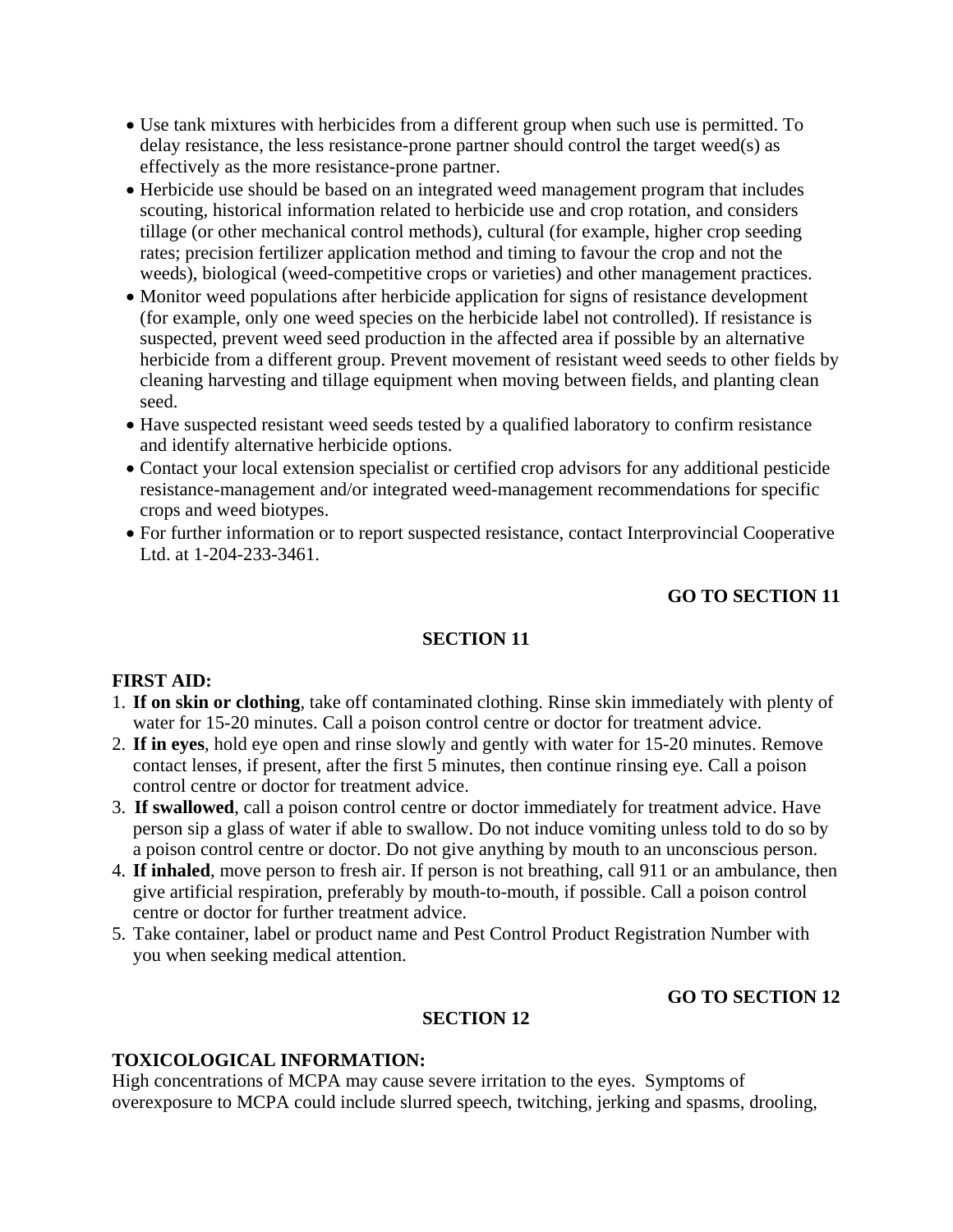low blood pressure and unconsciousness. No specific antidote. Treatment of any systemic intoxication should be primarily symptomatic and supportive.

#### **GO TO SECTION 13**

#### **SECTION 13**

#### **DISPOSAL INFORMATION:**

Do not reuse this container for any purpose. This is a recyclable container, and is to be disposed of at a container collection site. Contact your local distributor/dealer or municipality for the location of the nearest collection site.

Before taking the container to the collection site:

- 1. Triple- or pressure-rinse the empty container. Add the rinsings to the spray mixture in the tank.
- 2. Make the empty, rinsed container unsuitable for further use.

If there is no container collection site in your area, dispose of the container in accordance with provincial requirements. For information on disposal of unused, unwanted product, contact the manufacturer or the provincial regulatory agency. Contact the manufacturer and the provincial regulatory agency in case of a spill, and for clean-up of spills.

#### **NOTICE TO USER:**

This pest control product is to be used only in accordance with the directions on the label. It is an offence under the *Pest Control Products Act* to use this product in a way that is inconsistent with the directions on the label. The user assumes the risk to persons or property that arises from any such use of this product.

Banvel is a registered trademark of BASF Sencor is a registered trademark of Bayer The IPCO logo is a registered trademark of TMC Distributing Ltd.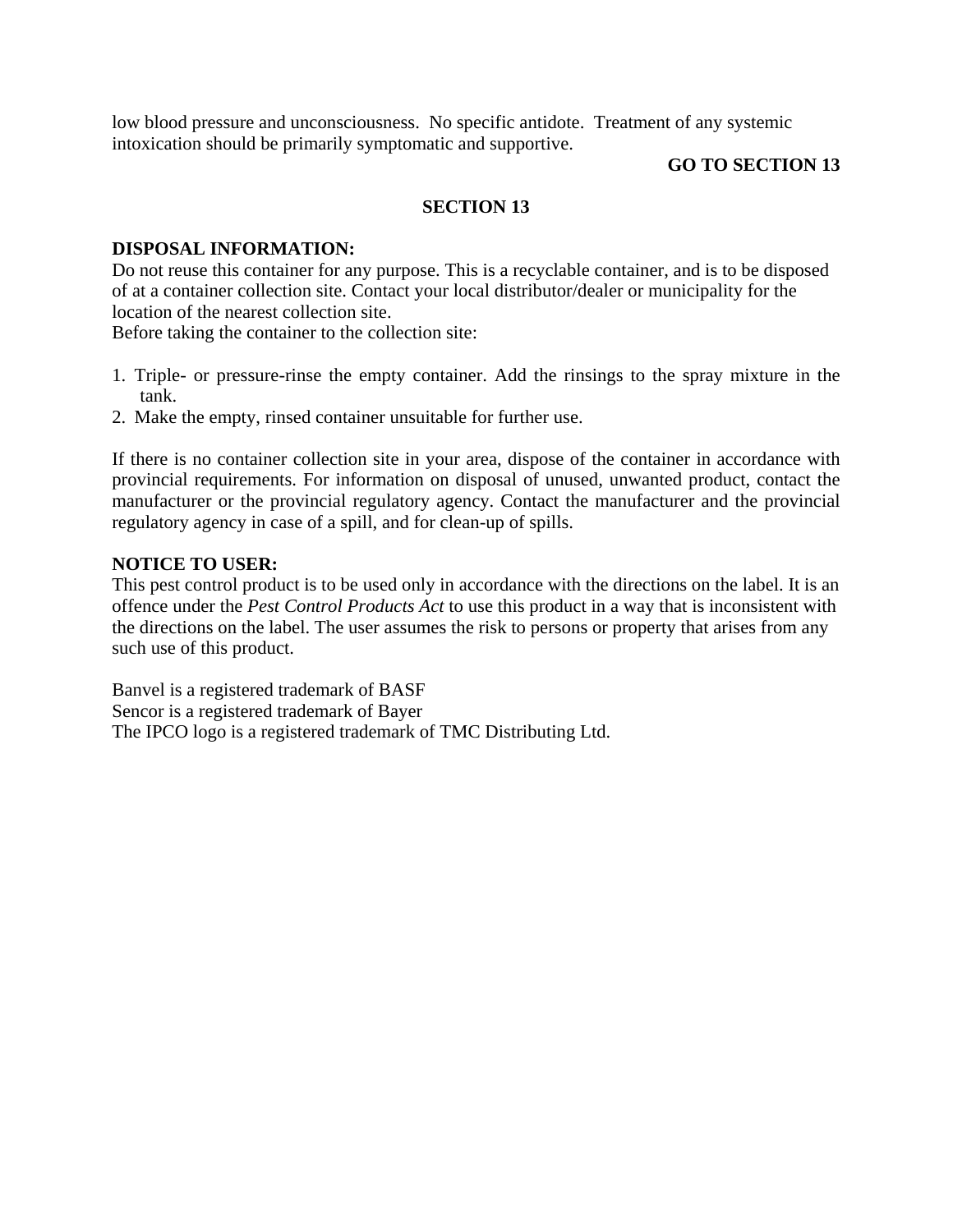# IPCO® MCPA AMINE 600

# LIQUID HERBICIDE

AGRICULTURAL READ THE LABEL BEFORE USING

GUARANTEE: MCPA 600 g a.e./L (Present as dimethylamine salt)

REGISTRATION NO: 31327 PEST CONTROL PRODUCTS ACT

NET CONTENTS: 10 litres



Interprovincial Cooperative Limited, P.O. Box 1050, Saskatoon, Saskatchewan S7K 3M9 1-204-233-3461

®T.M. Reg'd. RC 536-0616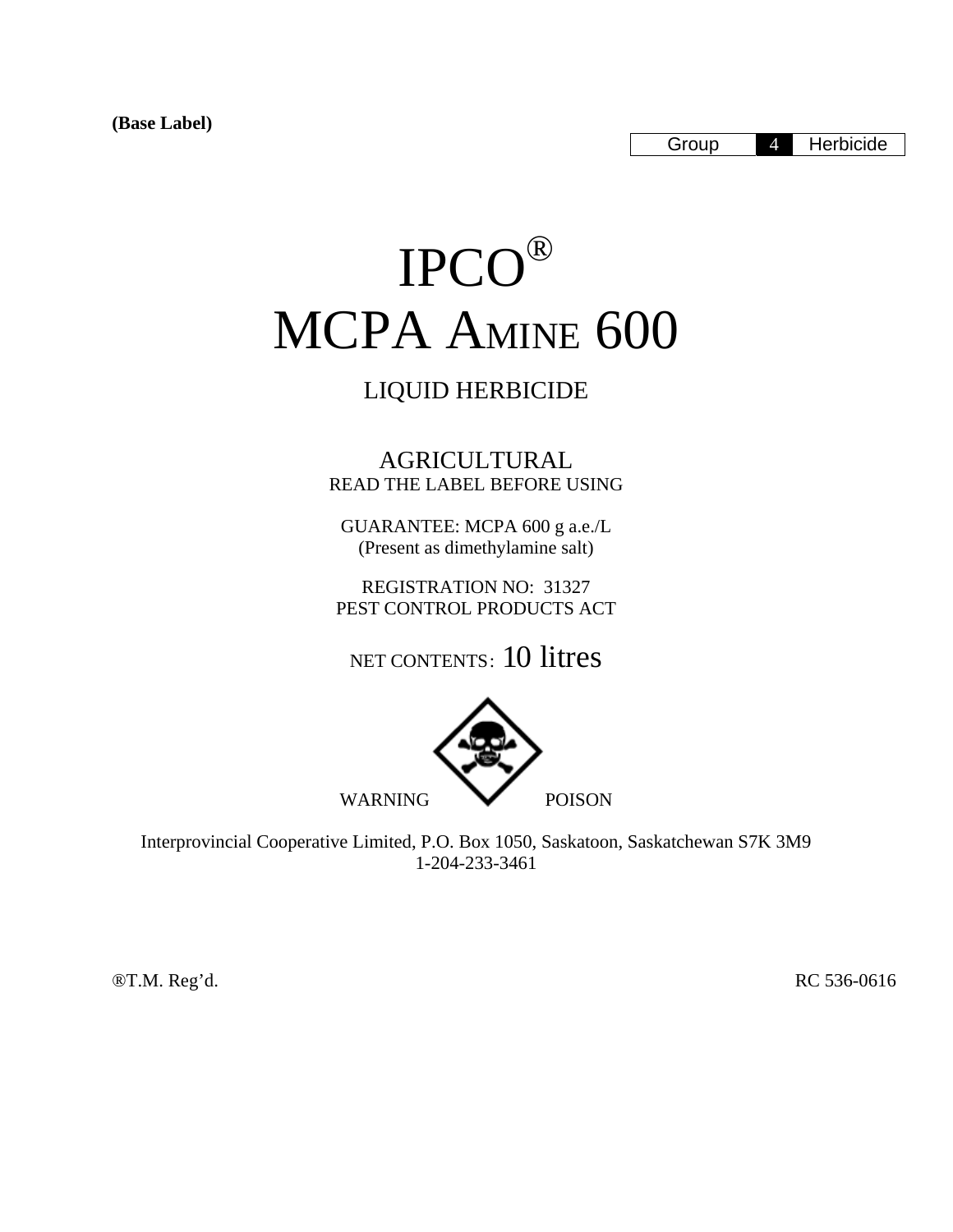#### **(Back Panel)**

#### **PRECAUTIONS:**

- 1. KEEP OUT OF REACH OF CHILDREN.
- 2. Mixers, loaders, and applicators must wear a long-sleeved shirt, long pants, socks, shoes and chemical-resistant gloves. Aerial applicators and applicators using a closed cab are not required to wear chemical-resistant gloves.
- 3. Avoid contact with eyes, skin and clothing. May cause skin irritation. Do not breathe spray mist or vapors.
- 4. **Sensitive Plants** Vegetables, flowers, grapes, fruit trees and other desirable plants are sensitive to MCPA even in minute quantities. Care should be taken to avoid spraying these types of plants or allowing spray mist to drift onto these plants during both their growing and dormant periods. Coarse sprays are less likely to drift. At higher temperatures, vaporization may cause injury to susceptible plants growing nearby.
- 5. Do not spray when there is any danger of wind or on exceptionally hot days over 27˚C.
- 6. Drift from spray may be reduced by using high volume sprays under low pressure, coarse sprays, and drop nozzles where possible. Use special care in aerial application where damage from drift can be greater.
- 7. Do not contaminate any body of water. Avoid contamination of foods.
- 8. Do not use in a greenhouse.
- 9. Keep in original container during storage.
- 10. Do not store near or in same room as seeds, feeds, fertilizers or pesticides used on crops sensitive to this product.
- 11. Clean spray equipment thoroughly after use and rinse with clean water. Do not use spray equipment to apply other pesticides to crops sensitive to this product. Do not re-use empty containers.
- 12. Do not enter treated areas within 12-hours after application for all agricultural scenarios, unless otherwise indicated.
- 13. Do not permit lactating dairy animals to graze fields within 7 days after application.
- 14. Do not harvest for forage or cut hay within 7 days after application.
- 15. Withdraw meat animals from treated fields at least 3 days before slaughter.
- 16. If this pest control product is to be used on a commodity that may be exported to the U.S. and you require
- information on acceptable residue levels in the U.S., visit CropLife Canada's web-site at www.croplife.ca. **FIRST AID:**
- 1. **If on skin or clothing**, take off contaminated clothing. Rinse skin immediately with plenty of water for 15-20 minutes. Call a poison control centre or doctor for treatment advice.
- 2. **If in eyes**, hold eye open and rinse slowly and gently with water for 15-20 minutes. Remove contact lenses, if present, after the first 5 minutes, then continue rinsing eye. Call a poison control centre or doctor for treatment advice.
- 3. **If swallowed**, call a poison control centre or doctor immediately for treatment advice. Have person sip a glass of water if able to swallow. Do not induce vomiting unless told to do so by a poison control centre or doctor. Do not give anything by mouth to an unconscious person.
- 4. **If inhaled**, move person to fresh air. If person is not breathing, call 911 or an ambulance, then give artificial respiration, preferably by mouth-to-mouth, if possible. Call a poison control centre or doctor for further treatment advice.
- 5. Take container, label or product name and Pest Control Product Registration Number with you when seeking medical attention.

**ENVIRONMENTAL HAZARDS:** Refer to the attached booklet for complete environmental hazards. **TOXICOLOGICAL INFORMATION:** 

High concentrations of MCPA may cause severe irritation to the eyes. Symptoms of overexposure to MCPA could include slurred speech, twitching, jerking and spasms, drooling, low blood pressure and unconsciousness. No specific antidote. Treatment of any systemic intoxication should be primarily symptomatic and supportive. **DISPOSAL INFORMATION:** 

Do not reuse this container for any purpose. This is a recyclable container, and is to be disposed of at a container collection site. Contact your local distributor/dealer or municipality for the location of the nearest collection site. Before taking the container to the collection site:

(1) Triple - or pressure-rinse the empty container. Add the rinsings to the spray mixture in the tank.

(2) Make the empty, rinsed container unsuitable for further use.

If there is no container collection site in your area, dispose of the container in accordance with provincial requirements. For information on disposal of unused, unwanted product, contact the manufacturer or the provincial regulatory agency. Contact the manufacturer and the provincial regulatory agency in case of a spill, and for clean-up of spills.